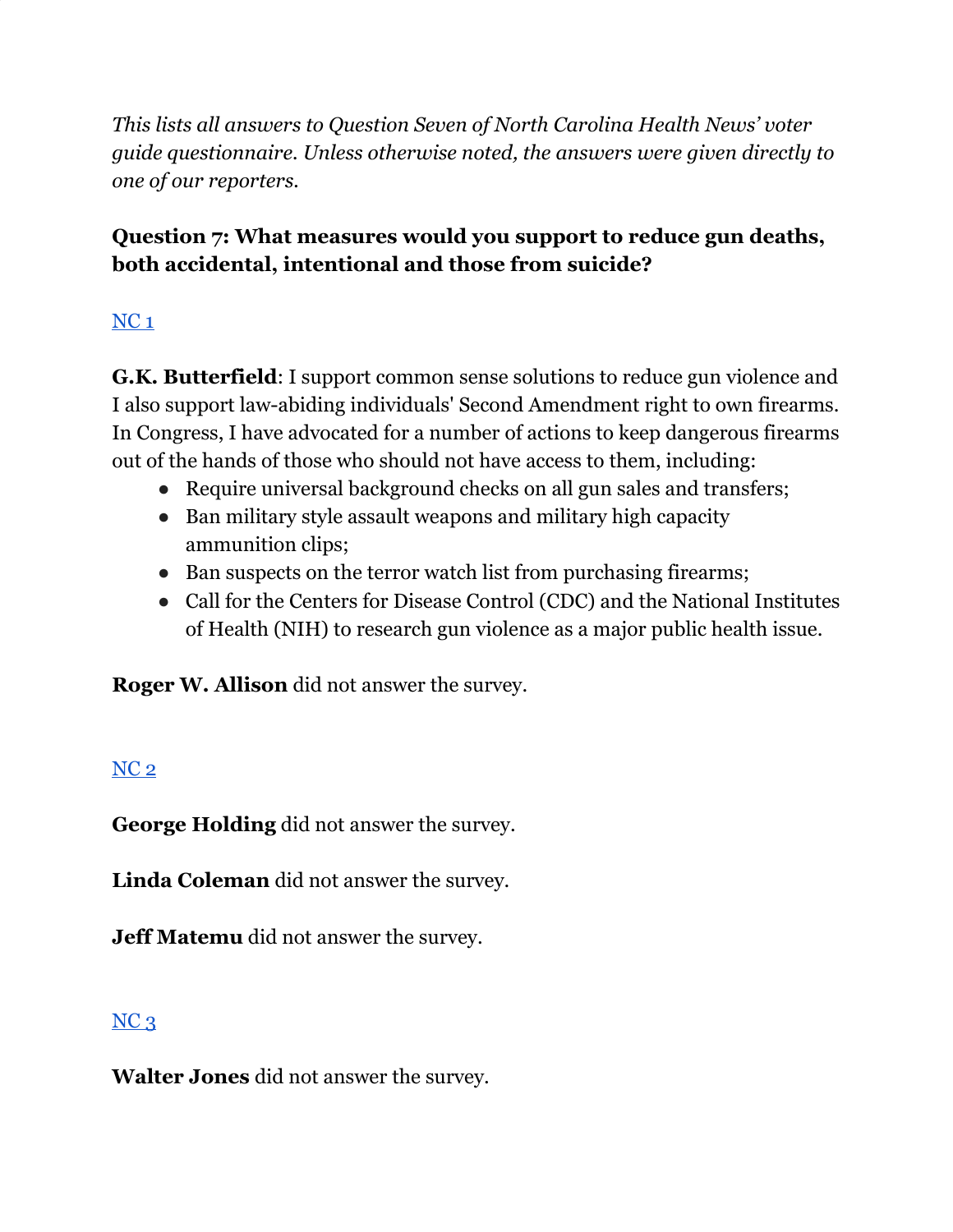#### $NC<sub>4</sub>$  $NC<sub>4</sub>$

**David Price:** With each deadly shooting that occurs, the need for common-sense reforms to our nation's gun laws grows more urgent—and Congress's failure to reform them grows more shameful. It has now been more than five years since the shooting at Sandy Hook Elementary School in Newtown, Connecticut—five years in which Charleston, San Bernardino, Orlando, Las Vegas, Sutherland Springs, Parkland, Santa Fe, and others have joined the growing list of communities victimized by mass shootings, as well as the much longer list of communities that experience gun violence as a daily epidemic.

As a Vice Chair of the Gun Violence Prevention Task Force of the House Democratic Caucus, I have helped lead the fight in Congress to respond to the gun violence epidemic facing our country. I am a cosponsor of legislation to reinstate the ban on military-style assault weapons (H.R. 5087), to establish truly universal background checks (H.R. 4240), to ban the use of so-called "bump stocks" (H.R. 3947), to expand the use of gun violence restraining orders (H.R. 2598), and to establish a Select Committee on Gun Violence Prevention (H. Res. 367), among other initiatives. Unfortunately, the Republican majority has refused to bring any of these bills—or any other meaningful gun violence prevention measure—to the floor for a vote.

I have also used my position as North Carolina's only member of the Appropriations Committee to advance gun violence reforms through the annual appropriations process. For years, the spending bill that funds the Centers for Disease Control and Prevention (CDC) has prevented the agency from conducting research into the causes and consequences of gun violence, and for years I have led an annual effort to advocate for the repeal of this prohibition, which is known as the "Dickey Amendment." I'm pleased to report that the fiscal year (FY) 2018 spending legislation finally allows CDC to conduct this potentially life-saving research.

Most recently, the House Appropriations Committee approved an amendment I offered to clarify that states and localities may use federal funds to implement and administer Extreme Risk Protection Order laws, which create a mechanism for law enforcement officials to temporarily remove an individual's firearms in the face of credible concerns that they could use them to do harm. Currently, eight states have implemented such laws, and several more, including North Carolina, are considering them.

I am hopeful that these modest breakthroughs are a sign of the tide finally turning in the wake of the Parkland tragedy and the subsequent advocacy of its survivors, which has brought a renewed sense of urgency and purpose to this debate. I will continue fighting as hard as I know how to demand action against gun violence, in solidarity with the many victims and families who have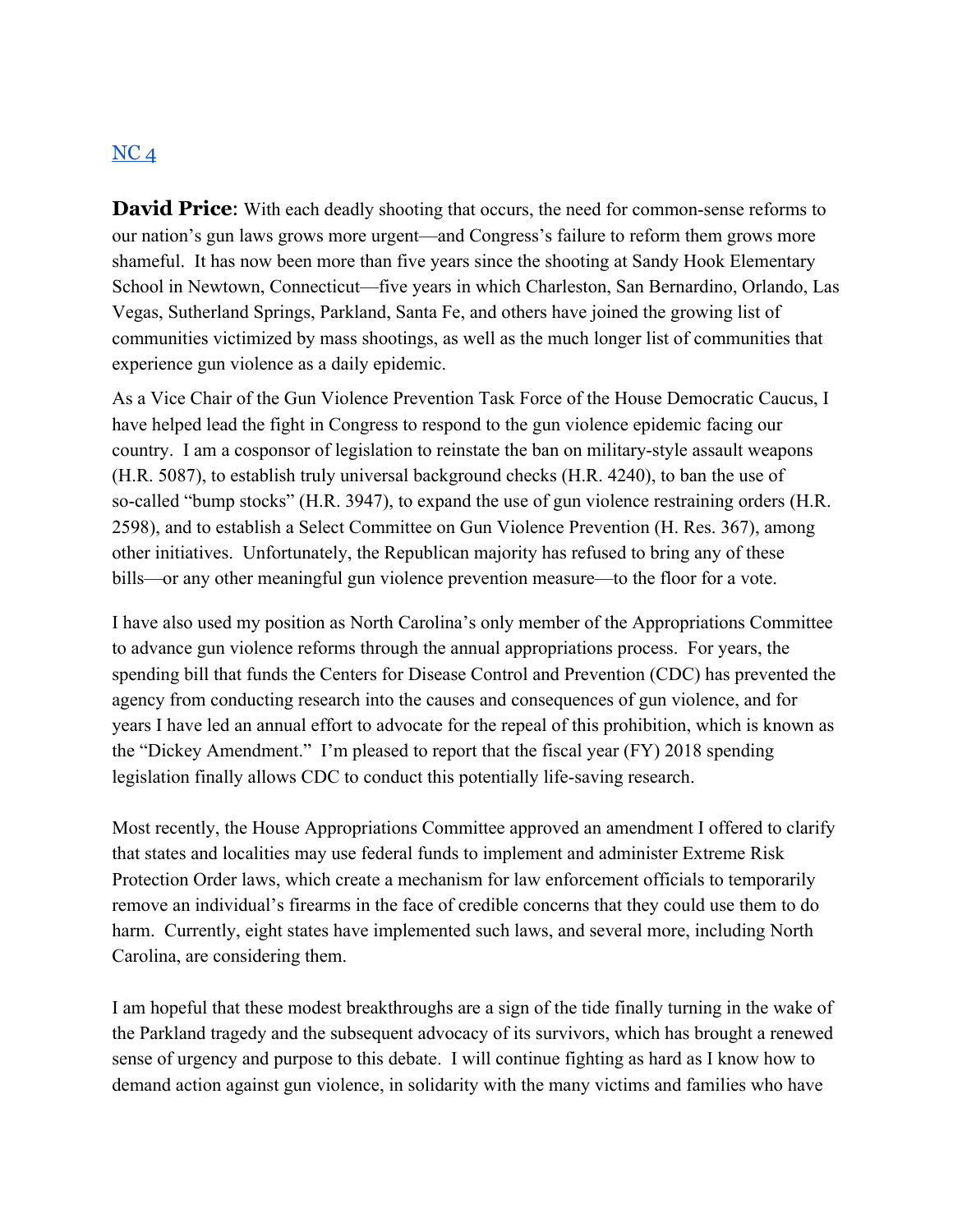been touched by this issue over the years, and with the students around the country who have raised their voices to proclaim, "never again!"

**Barbara Howe**: If you are asking do I support greater efforts at gun control, the answer is no. I believe unapologetically in every individual's right to self defense and the right to own the tools needful to exercise that right. Gun deaths are, indeed, sad, but there is no law that we can enact that will prevent them.

**Steve A. Von Loor** did not answer our survey.

# $NC<sub>5</sub>$  $NC<sub>5</sub>$

**Virginia Foxx** did not answer the survey.

**DD Adams:** Until we have workable national regulations, we will be unable to address gun violence, because local regulations are inadequate. As a gun owner, I support the Second Amendment, but it is not an absolute right for anyone to own a gun. I support:

- Requiring a 24-hour waiting period to purchase a handgun
- Eliminating the gun show loophole
- Requiring owners to be licensed and insured
- Requiring owners to be safety certified and certifications to be renewed on a regular basis

The growing suicide rate reveals the much bigger effect of widespread firearm availability in the United States — and claims thousands more lives.

According to the Washington Post, "Research shows that the longer it takes someone to obtain a weapon — such as if they have to go out and buy one or if the state has a mandatory waiting period — the more likely they are to decide against killing themselves or choose an alternative, less lethal method."

In 2017, the CDC released *Preventing Suicide: A Technical Package of Policy, Programs, and Practices* which provided a wide range of strategies. Those that I think deserve governmental support include: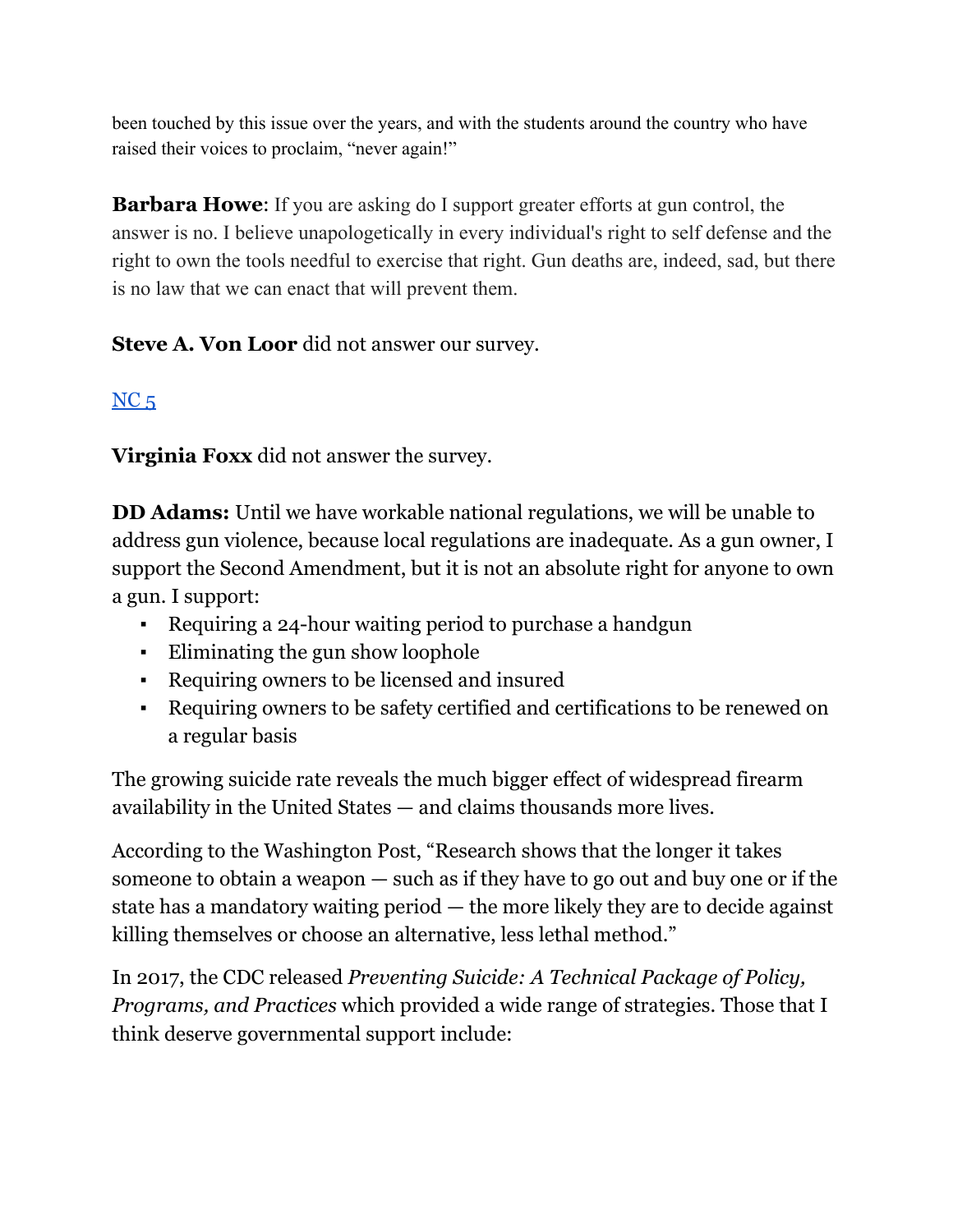- Gatekeeper training: is designed to train teachers, coaches, clergy, emergency responders, primary and urgent care providers, and others in the community to identify people who may be at risk of suicide
- Crisis intervention: these approaches provide support and referral services, typically by connecting a person in crisis (or a friend or family member of someone at risk) to trained volunteers or professional staff via telephone hotline, online chat, text messaging, or in-person.
- Treatment for people at risk of suicide: can include various forms of psychotherapy delivered by licensed providers to help individuals with mental health problems and other suicide risk factors with problem-solving and emotional regulation
- Treatment to prevent re-attempts: these approaches typically include follow-up contact and use diverse techniques (e.g., home visits, mail, telephone, e-mail) to engage recent suicide attempt survivors in continued treatment to prevent re-attempts

# [NC](https://docs.google.com/document/d/1cAsotr6xS9I-V4NP1ueB3T1dzRsHO07YN2hMv9b4xU0/edit?usp=sharing) 6

**Mark Walker** did not answer our survey.

**Ryan Watts** did not answer our survey.

### [NC](https://docs.google.com/document/d/1QKoGh33FjmS89YNY1wDfJ6fB9ikH0fC117WjizExMhc/edit?usp=sharing) 7

**David Rouzer** did not answer the survey.

**Dr. Kyle Horton**: Tragically, I nearly lost patients to suicide while awaiting care within the Veterans Affairs health care system. This is why I worked on suicide prevention, particularly for veterans, which is a public health crisis claiming an estimated 20 veteran lives a day. There's a growing body of research that means matter—access to firearms and other lethal means must be addressed proactively to save lives. From a public health standpoint, gun violence in this country is a crisis, including in our schools. We must fully repeal the Dickey Amendment that prevented the research we need to better understand gun violence, and also fund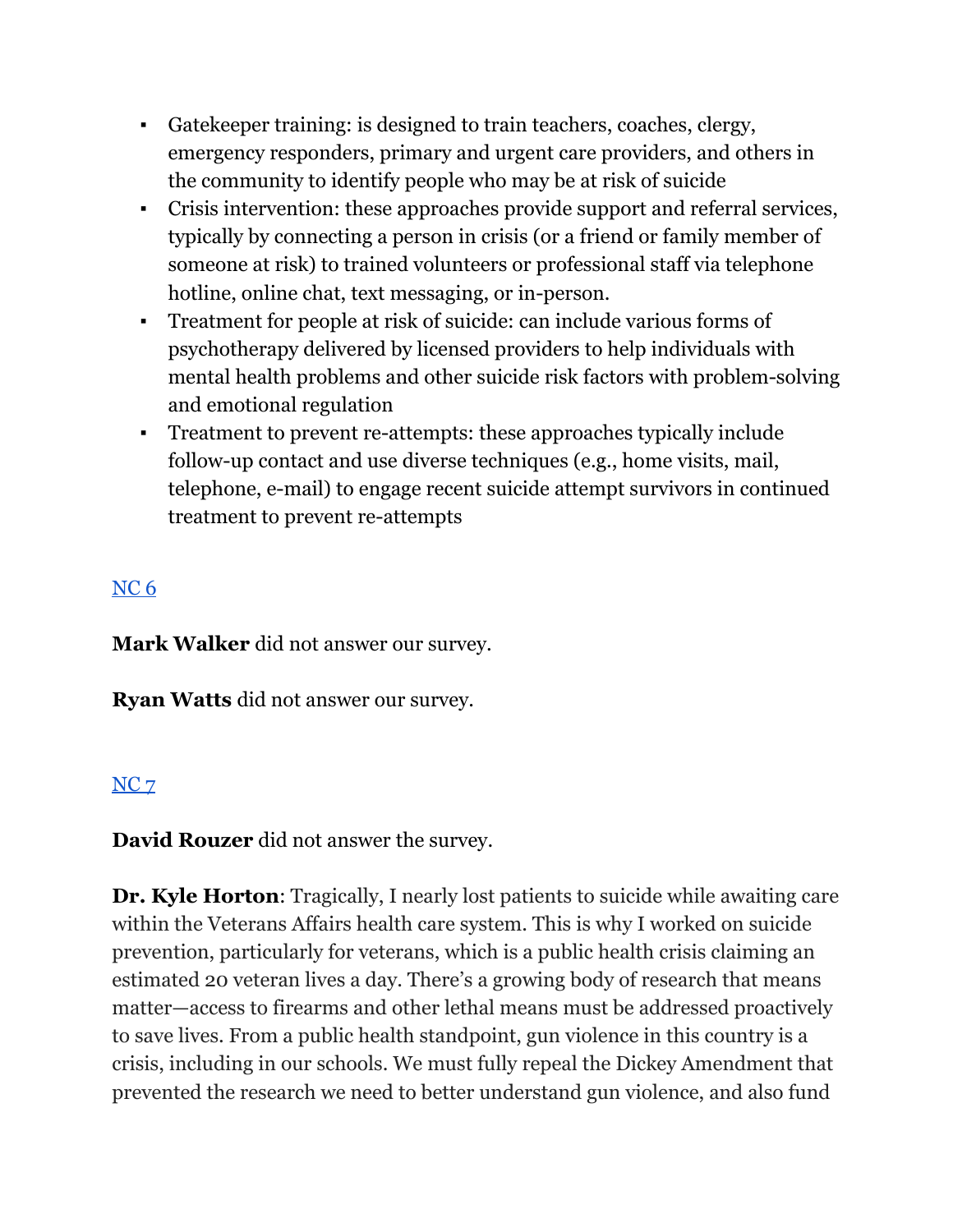that research fully. As a gun owner, I support what I believe was the true intent of the Second Amendment to protect a "well-regulated militia" that's armed against tyranny. To keep us safe though, we need common sense gun policies that put people's lives over gun manufacturers profits. I'm with the majority of Americans who endorse strengthening universal background checks, closing gun show and internet sale loopholes, as well as addressing weapons and their accessories that were designed for combat that have no business in the hands of untrained civilians and that are unnecessary for hunting or personal protection.

#### [NC](https://docs.google.com/document/d/1cAsotr6xS9I-V4NP1ueB3T1dzRsHO07YN2hMv9b4xU0/edit?usp=sharing) 8

**Richard Hudson** did not answer our survey.

**Frank McNeill** did not answer our survey.

#### [NC](https://docs.google.com/document/d/1cAsotr6xS9I-V4NP1ueB3T1dzRsHO07YN2hMv9b4xU0/edit?usp=sharing) 9

**Mark Harris**: My position has always been that we don't need more gun laws, per se, in order to prevent injury and prevent the kind of things that that we see happening in so many of these mass shootings. I just don't believe gun laws would solve that problem. Some of the cities in our nation that have some of the strictest gun laws have some of the greatest gun violence, and I think there's a connection there.

I do believe in education, I believe that it's important for people to know how to handle a firearm, and when they know how to handle it, and they're certified to handle it, then obviously, they are far less likely to harm themselves or accidentally harm someone else. It needs to be far more a process of education of individuals in order to protect themselves and protect those right around them. But I do really believe that gun laws we have in place are more than adequate to prevent the misuse of firearms

#### **Dan McCready**: *McCredy left this question unanswered.*

**Jeff Scott**: I would not treat violence as a public health issue. Violent behavior should be addressed by law enforcement, the courts and the penal system.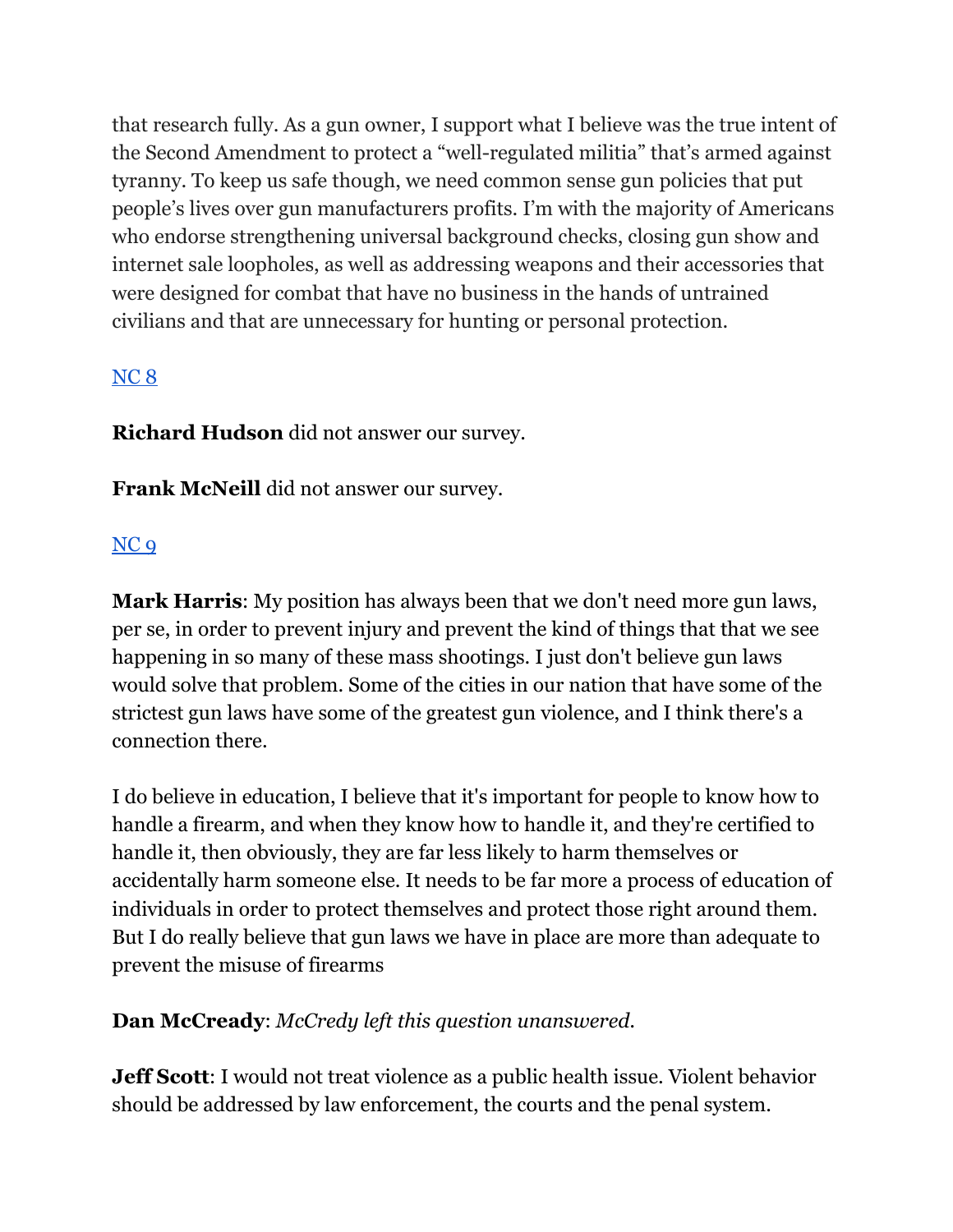Suicide is the ultimate form of self-harm and can only be addressed by strong families, communities and institutions. We must all cooperate to fight despair, isolation and mental health issues. I see a role for the Federal Government in improving its treatment of Veterans by restructuring the VA for greater accountability to the Vets themselves (see my proposal on lpmeck.org).

Regarding the issue of violence in schools, we have options. Teachers can opt for better training. Schools can opt for better security measures. Parents can opt for better monitoring of troubled children. Doctors can opt for better treatment regimens for mentally ill youth. Police can opt for tracking real threats. Banning weapons is a losing strategy.

# [NC](https://docs.google.com/document/d/1EwcDTcuh6JGaw8mrxqMd1mif60VC1AoJttBCXQFIKtA/edit?usp=sharing) 10

**Patrick McHenry** did not answer our survey.

**David Wilson Brown**: Absolutely. The CDC was restricted from researching—that's certainly something we need to address.

I think it goes back to mental health care. With a great power comes great responsibility; we have to figure out a way to make sure those who have guns understand what their responsibilities are to continue gun ownership, and that includes proactive storage of their weapons.

Red flag laws are a big differential for many people, including concerns about self-harm not just potential harm for others. These would make a huge impact, along with universal background checks, to make sure that those who are in a bad way, if only for a temporary period, do not have access to weapons. I want to get them through the experience.

### [NC](https://docs.google.com/document/d/1EwcDTcuh6JGaw8mrxqMd1mif60VC1AoJttBCXQFIKtA/edit?usp=sharing) 11

**Mark Meadows** did not answer our survey.

**Clifton B. Ingram** did not answer our survey.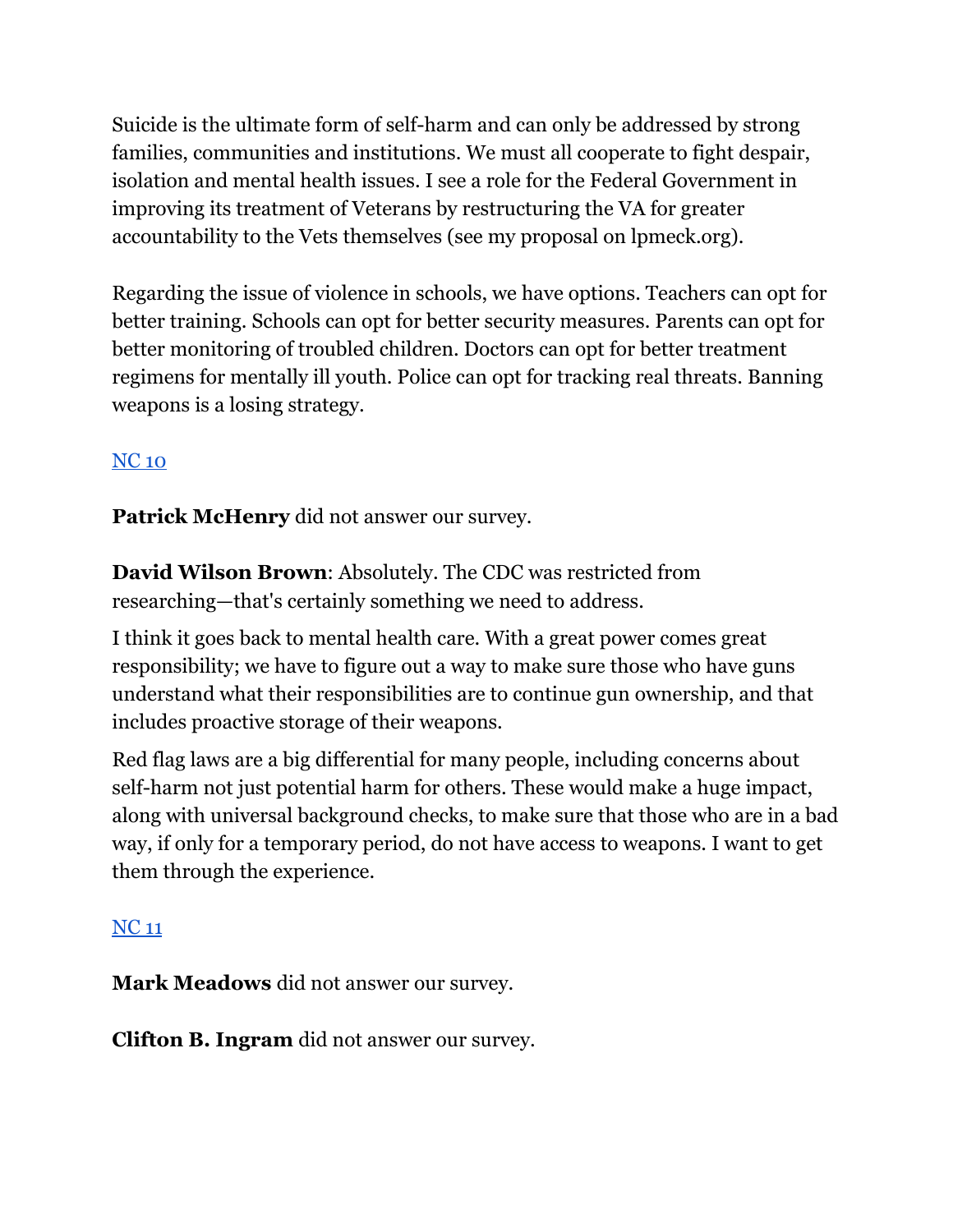**Phillip Price:** We need to have universal background checks, going across state lines, nationwide registry that would include history of violent mental illness, history of habitual animal abuse. We should have longer waiting periods, cool off periods. We need to close any loopholes that are in purchasing guns at gun shows and pawn shops.

I don't think it would be an infringement on people's 2nd Amendment rights if we had to register guns like we do automobiles.

Yes, most definitely [we should we treat gun violence as a public health issue, allowing government-funded studies].

# [NC](https://docs.google.com/document/d/1EwcDTcuh6JGaw8mrxqMd1mif60VC1AoJttBCXQFIKtA/edit?usp=sharing) 12

**Alma Adams**: I think it has become a public health issue. There's too much access. […] We don't have enough control on not only who buys them, but where you can buy them from. We don't have enough regulations in terms of your how long we have to wait, background checks. All of those things, in my opinion, will help in this regard. Because if they're not accessible, then people don't have them to the degree that they have them. Recently they there was something out about guns that are produced through the internet, and you can just print it out 3-D and they're plastic. Tou're not going to be able to check them, they can go through the security in an airport, you wouldn't even know it. The current administration lifted the regulation that we had on that [which] would have given us more control. I think we need to stop turning our heads and really focusing on what we know is wrong, and we know what we can do to me solve some of those issues as far as it as it relates to guns, and which contributes to a lot of violence in our communities.

**Paul Wright** did not answer our survey, but he did provide a statement.

### [NC](https://docs.google.com/document/d/1cAsotr6xS9I-V4NP1ueB3T1dzRsHO07YN2hMv9b4xU0/edit?usp=sharing) 13

**Ted Budd** did not answer our survey.

**Kathy Manning** did not answer our survey.